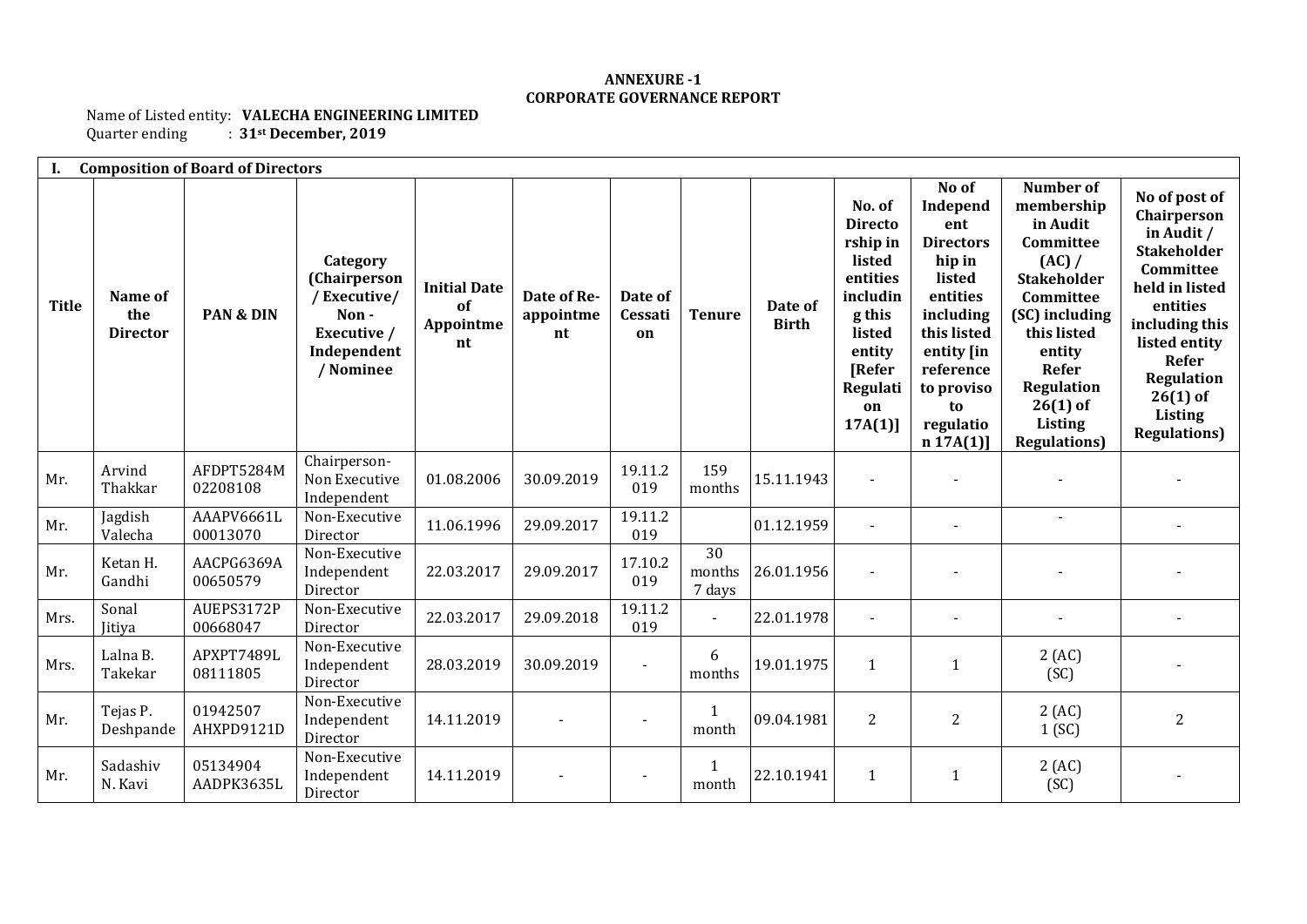Whether Regular chairperson appointed : **NO**

Whether Chairperson is related to managing director or CEO : **N.A.**

## **II. Composition of Committees**

|                               | <b>Whether Regular</b> | <b>Name of Committee</b>                                   | Category (Chairperson/Executive/Non-             | Date of     | Date of          |  |  |  |
|-------------------------------|------------------------|------------------------------------------------------------|--------------------------------------------------|-------------|------------------|--|--|--|
| <b>Name of Committee</b>      | chairperson appointed  | members                                                    | Executive/independent/Nominee)                   | Appointment | <b>Cessation</b> |  |  |  |
|                               |                        | Tejas Deshpande                                            | Chairperson/ Non-Executive /Independent Director | 19-11-2019  |                  |  |  |  |
|                               |                        | Sadashiv N. Kavi                                           | Member-Non-Executive/Independent Director        | 19-11-2019  |                  |  |  |  |
| 1. Audit Committee            | N <sub>O</sub>         | Member-Non-Executive/Independent Director<br>Lalna Takekar |                                                  | 02-05-2019  | $\blacksquare$   |  |  |  |
|                               |                        | Ketan Harshadrai Gandhi                                    | Chairperson/ Non-Executive /Independent Director | 30-03-2017  | 10-10-2019       |  |  |  |
|                               |                        | Arvind Thakkar                                             | Member-Non-Executive/Independent Director        | 02-05-2015  | 19-11-2019       |  |  |  |
|                               |                        | Sonal Jitiya                                               | Member-Non-Executive Director                    | 30-03-2017  | 19.11.2019       |  |  |  |
|                               | N <sub>0</sub>         | Ketan Harshadrai Gandhi                                    | Chairperson/ Non-Executive /Independent Director | 07-08-2017  | 10-10-2019       |  |  |  |
|                               |                        | Arvind Thakkar                                             | Member-Non-Executive/Independent Director        | 07-08-2017  | 19-11-2019       |  |  |  |
| 2. Nomination &               |                        | Sonal Jitiya                                               | Member-Non-Executive Director                    | 30-03-2017  | 19-11-2019       |  |  |  |
| <b>Remuneration Committee</b> |                        | Lalna Takekar                                              | Member-Non-Executive/Independent Director        | 02-05-2019  |                  |  |  |  |
|                               |                        | Tejas Deshpande                                            | Chairperson/Non-Executive/Independent Director   | 19-11-2019  |                  |  |  |  |
|                               |                        | Sadashiv N. Kavi                                           | Member-Non-Executive/Independent Director        | 19-11-2019  | $\blacksquare$   |  |  |  |
| 3. Risk Management            | N.A.                   |                                                            |                                                  |             |                  |  |  |  |
| Committee(if applicable)      |                        |                                                            |                                                  |             |                  |  |  |  |
|                               |                        | Arvind Thakkar                                             | Chairperson/ Non-Executive /Independent Director | 02-05-2015  | 19-11-2019       |  |  |  |
|                               |                        | Ketan Harshadrai Gandhi                                    | Member-Non-Executive/Independent Director        | 30-03-2017  | 10-10-2019       |  |  |  |
| 4. Stakeholders Relationship  | N <sub>O</sub>         | Sonal Jitiya                                               | Member-Non-Executive Director                    | 30-03-2017  | 19-11-2019       |  |  |  |
| Committee'                    |                        | Lalna Takekar                                              | Member-Non-Executive/Independent Director        | 02-05-2019  |                  |  |  |  |
|                               |                        | Tejas Deshpande                                            | Chairperson/ Non-Executive /Independent Director | 19-11-2019  |                  |  |  |  |
|                               |                        | Sadashiv N. Kavi                                           | Member-Non-Executive/Independent Director        | 19-11-2019  |                  |  |  |  |

| III. Meeting of Board of Directors |                             |                     |                    |                       |                                 |  |  |  |
|------------------------------------|-----------------------------|---------------------|--------------------|-----------------------|---------------------------------|--|--|--|
| Date(s) of Meeting (if any)        | Date(s) of Meeting (if any) | Whether requirement | Number of          | Number of independent | Maximum gap between any two     |  |  |  |
| in the previous quarter            | in the relevant quarter     | of Quorum met*      | Directors present* | directors present*    | consecutive (in number of days) |  |  |  |
| 30.07.2019                         | 17.10.2019                  | Yes                 |                    |                       | 56                              |  |  |  |
| 21.08.2019                         | 14.11.2019                  | Yes                 |                    |                       |                                 |  |  |  |
|                                    | 19.11.2019                  | Yes                 |                    |                       |                                 |  |  |  |
|                                    | 09.12.2019                  | Yes                 |                    |                       | 19                              |  |  |  |